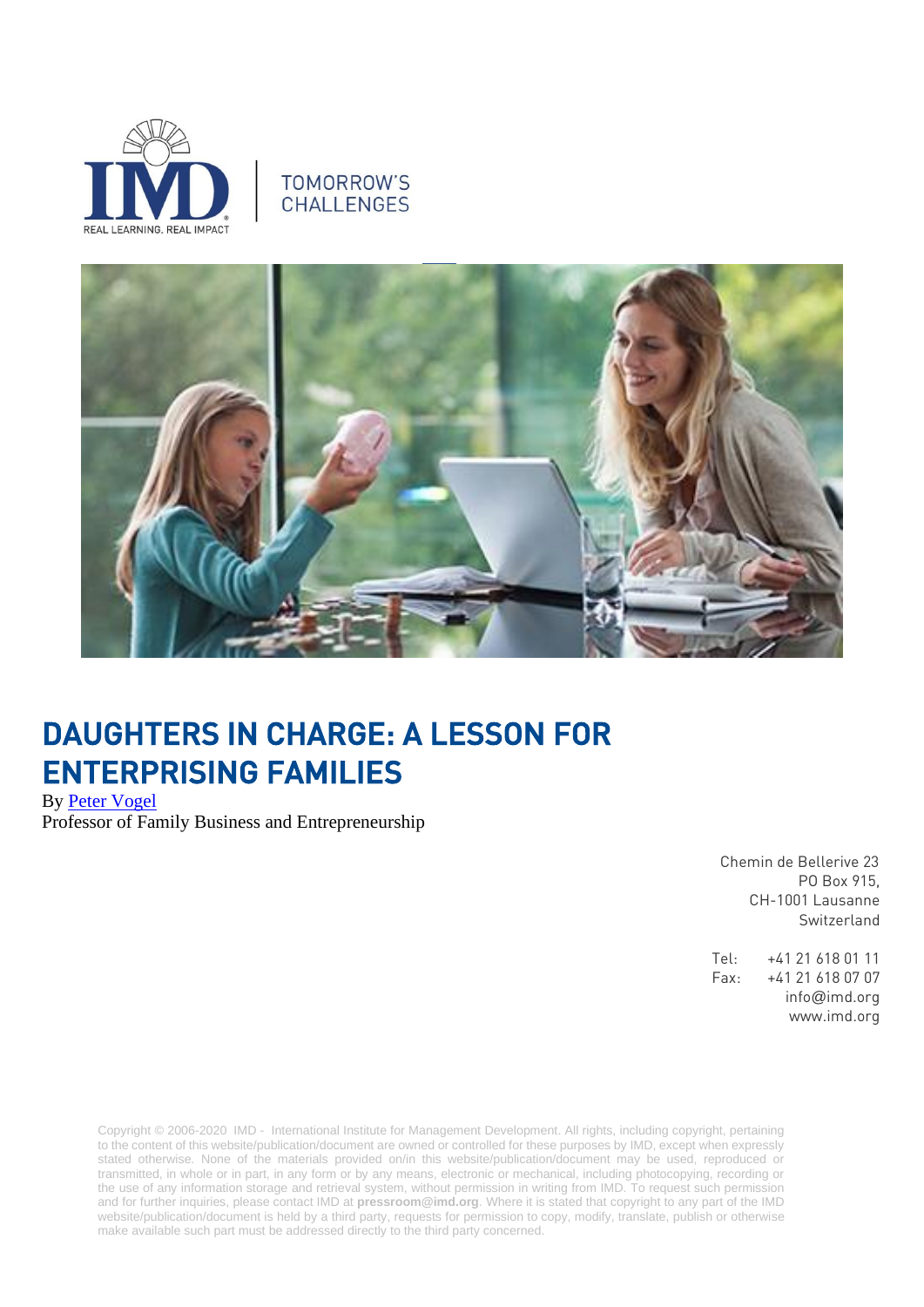### *Succession in the modern era is complicated, but women may well hold the key in the family business environment!*

Family business succession (both leadership and ownership) is a complex and typically oncein-a-lifetime event. A whole host of emotional, financial and material challenges come into play. Now, especially, is a crucial time for such operations as Baby Boomers look to retire and the expectation that their progeny (Millennials or Digital Natives) will step into their shoes is proving far from a done deal.

It's nothing new that generational change brings a new perspective on how to run a business. However, the NowGens and NextGens have an entirely different view on how to manage their wealth and what they would like to do with their lives or careers, meaning they might not want to take on the leading role of their family business.

Young people today are mindful of having their own careers, are becoming more purpose driven and are increasingly individualistic. It's been levelled at millennials that they are the most entitled of recent generations. One comeback is that they are not selfish - they just have more time to be themselves.

Whatever the catalyst, today's family businesses often struggle to find their successors, especially in the SME sector. As a result, many of those who would otherwise have been orchestrating a family handover are instead preparing their company for sale.

#### **Where succession gaps and female leadership do not converge**

It usually takes several years to manage a succession process. Over the past few years there have been multiple studies on the tens of thousands of SMEs that are approaching a generational change worldwide. Simultaneously, women are increasingly stepping into leadership roles, also inside family businesses. However, surprisingly often – and Western societies are no exception – family businesses are not moving (as fast) with the times in terms of gender equality.

The STEP 2019 Global Family Business Survey found that just 18% of its respondents – termed as the primary shareholder, which was most often the CEO – were female. In the words of the report, this is "a relatively small percentage suggesting that the 'glass ceiling' at the top remains a challenge."

That said, new research is helping to fuel progress. In the words of Professor Francesca Maria Cesaroni, co-author of Do dreams always come true? Daughters' expectations and experience in family business succession: "Over the last decade, scholars and researchers have shifted their focus from the obstacles and barriers that women face in family businesses to ways of creating better business environments that enable women to reach their full potential. Daughters are no longer viewed as a problem to solve but as a resource to value and an opportunity to seize."

Copyright © 2006-2020 IMD - International Institute for Management Development. All rights, including copyright, pertaining to the content of this website/publication/document are owned or controlled for these purposes by IMD, except when expressly stated otherwise. None of the materials provided on/in this website/publication/document may be used, reproduced or transmitted, in whole or in part, in any form or by any means, electronic or mechanical, including photocopying, recording or the use of any information storage and retrieval system, without permission in writing from IMD. To request such permission and for further inquiries, please contact IMD at **[pressroom@imd.org](mailto:pressroom@imd.org)**. Where it is stated that copyright to any part of the IMD website/publication/document is held by a third party, requests for permission to copy, modify, translate, publish or otherwise make available such part must be addressed directly to the third party concerned.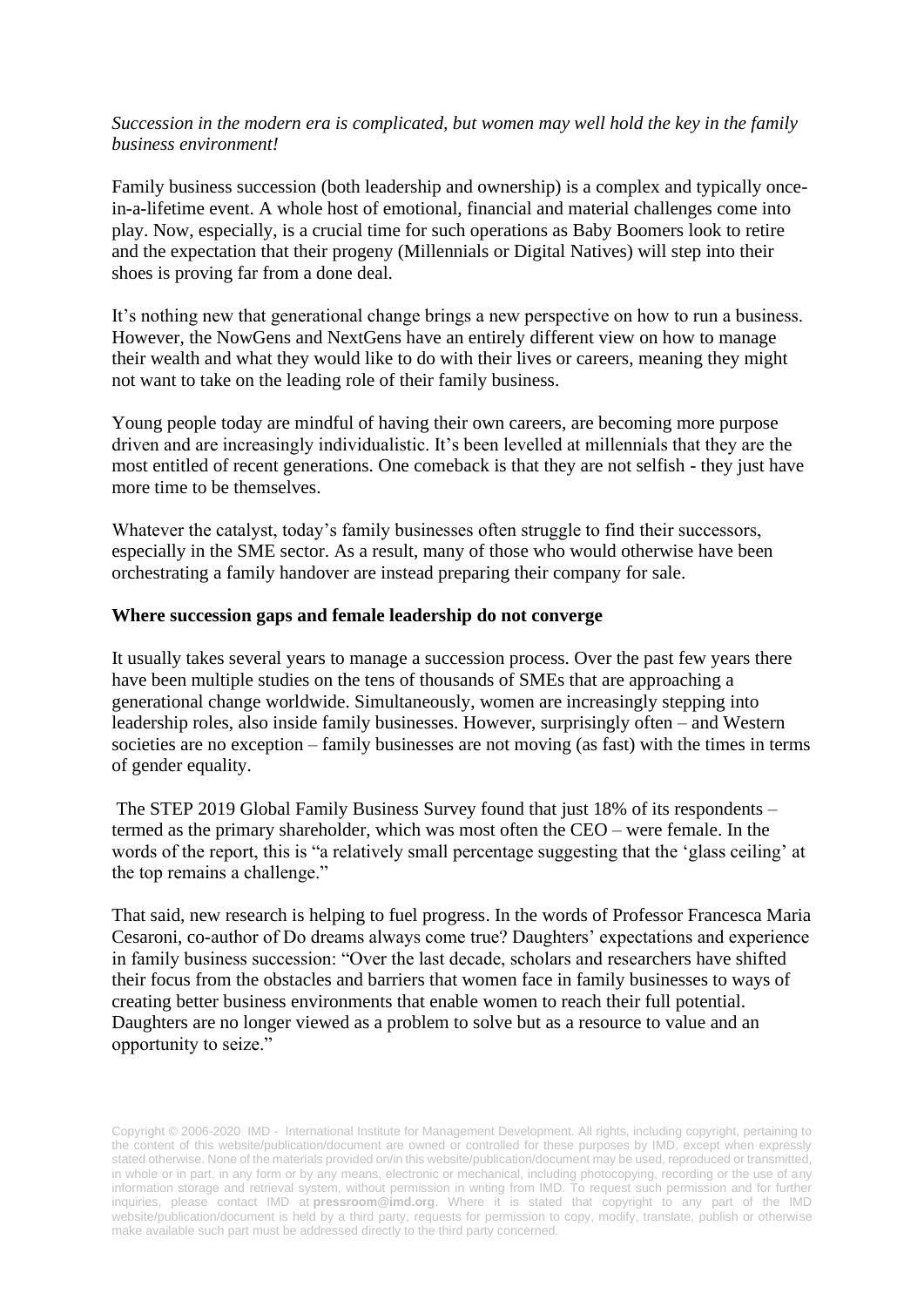## **Further factors at play globally**

With people living longer, and increasingly complicated demographic and societal changes, many other regionally specific challenges are appearing. In such contexts, sidelining women only serves to make life harder.

Take China, where favouring the men might mean that even if you end up with a son under the former one-child policy, he might not have the ability to assume control. Then in Germany, in 2018 the FT reported how retirement planning has become a thorn in the side of family businesses. For one firm, keeping the company in family hands would have meant the brother owners working until they were 75 as only then would their children be old enough to take the reins.

Quoting a survey by publicly-owned German lender KfW Banking Group, the paper wrote: "Over the next five years, more than 840,000 owners of small and medium size enterprises in Germany — the famed German Mittelstand — will face the same quandary." The upshot would be a forced change in ownership, or closure, by 2022.

#### **Women better option than men**

The argument for involving women is two-fold: yes, traditional methods of succession are no longer appropriate, but they are also ineffective. This is because businesses run by women outperform others.

One American Express report analyzing businesses that were at least 51% owned, operated and controlled by one or more females found that, between 2014 and 2019, the number of female-owned businesses climbed 21% to a total of nearly 13 million. Employment grew by 8% to 9.4 million, whilst revenue rose 21% to \$1.9 trillion.

Studies published in Forbes also show that women-led companies appear better at meeting overall job satisfaction needs than those led by men. Employees tend to be more engaged, inspired and satisfied; factors that also happily lead to superior returns. Research conducted by The Harris Poll shows that half of Americans want to work for a female leader.

#### **Fostering female next generation leaders**

If enterprising families want to ensure they leverage all their chances of long-term success, they might want to consider a few things. It is essential that families systematically rethink their governance related to succession (leadership and ownership). I believe enterprising families need to seriously rethink their decade- (if not century-) old succession policies and advance their governance (family, business and ownership) into the 21st century. Furthermore, girls, already at a young age, need to be given equal opportunities when it comes to the family business, or else they will never develop the intrinsic drive and interest in the business. If they know that their family / ownership governance does not allow them to take charge, they will have a hard time to develop the necessary skills, capabilities as well as social ties within the business and industry to make a meaningful contribution to the success of the family enterprise system.

Copyright © 2006-2020 IMD - International Institute for Management Development. All rights, including copyright, pertaining to the content of this website/publication/document are owned or controlled for these purposes by IMD, except when expressly stated otherwise. None of the materials provided on/in this website/publication/document may be used, reproduced or transmitted, in whole or in part, in any form or by any means, electronic or mechanical, including photocopying, recording or the use of any information storage and retrieval system, without permission in writing from IMD. To request such permission and for further inquiries, please contact IMD at **[pressroom@imd.org](mailto:pressroom@imd.org)**. Where it is stated that copyright to any part of the IMD website/publication/document is held by a third party, requests for permission to copy, modify, translate, publish or otherwise make available such part must be addressed directly to the third party concerned.